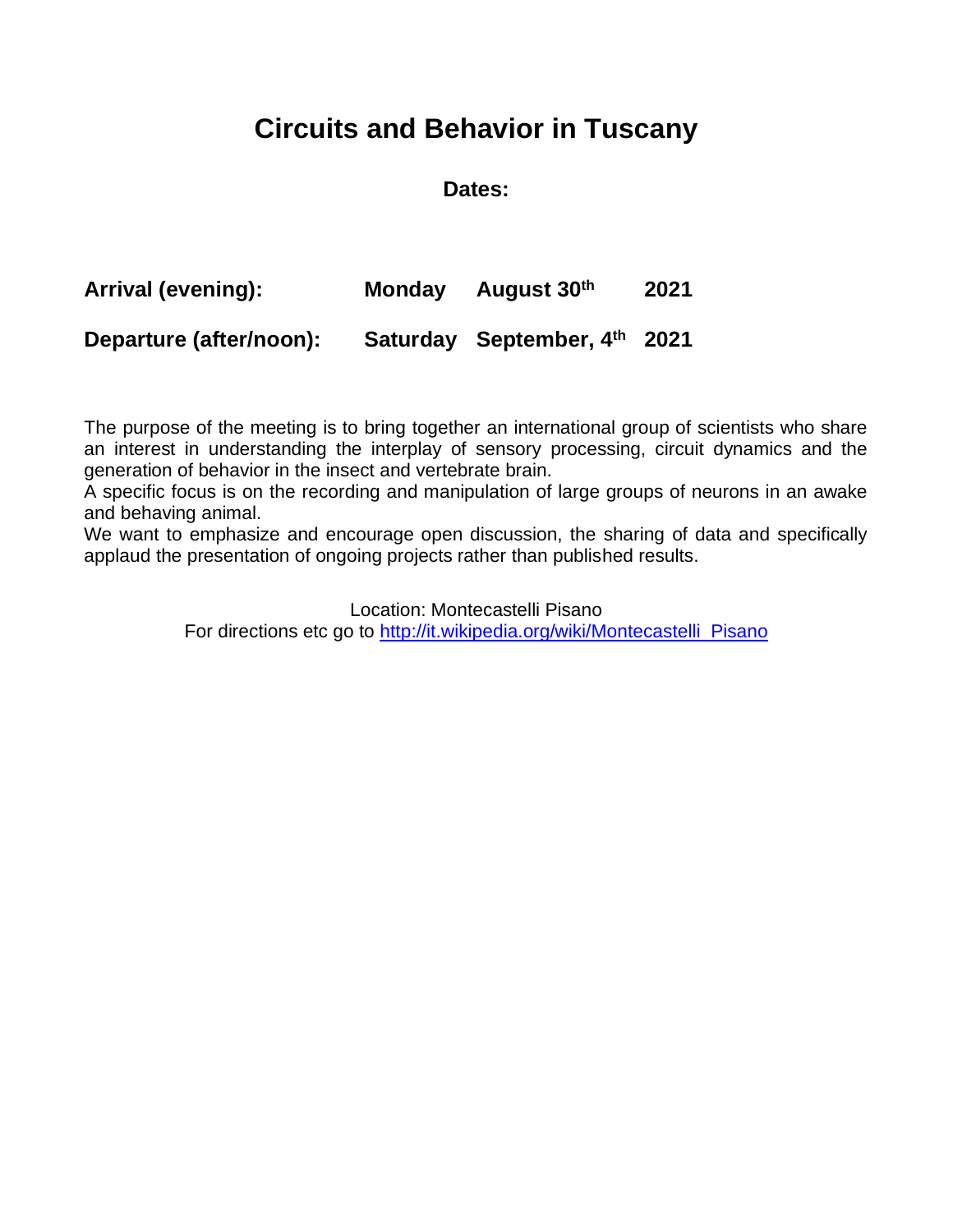#### **Schedule**

|                               | Tue                                                           | Wed                          | Thu                    | Fri               |
|-------------------------------|---------------------------------------------------------------|------------------------------|------------------------|-------------------|
| Breakfast (9:00-10:30)        |                                                               |                              |                        |                   |
| Morning (10:30-11:50)         | Symposium<br><b>Round Table</b><br>Interoception<br>The Heart | 4xTalk                       | 4xTalk                 | 4xTalk            |
| Lunch                         |                                                               |                              |                        |                   |
| Afternoon 1 (15:00-<br>16:00  |                                                               | <b>Breakout</b>              | <b>Breakout</b>        | break-out         |
|                               | 3xTalk                                                        | groups<br>Open<br>discussion | groups<br>at Romitorio | discussion groups |
| <b>Break</b>                  |                                                               |                              | Pizza party            |                   |
| Afternoon 2 (16:30-<br>17:30) | 3xTalk                                                        |                              |                        |                   |
| Dinner/Break                  |                                                               |                              |                        |                   |
| Plenary (21:00-22:00)         | <b>Introduction</b>                                           | <b>Plenary</b>               | <b>Plenary</b>         | <b>Concert</b>    |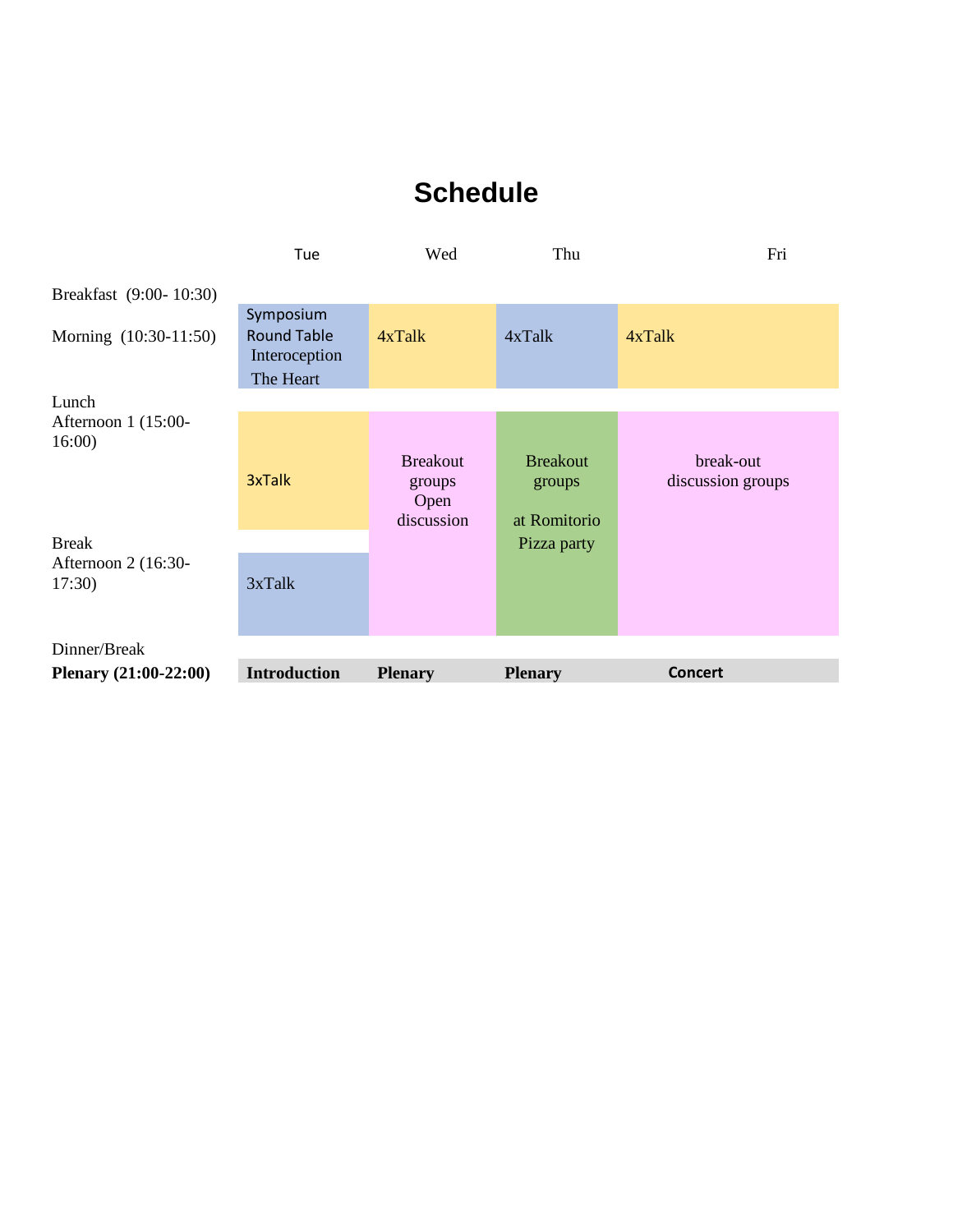## **Monday**

**12:00 – 17:00: Arrival**

**18:30 – 20:00: Dinner**

**21:00 – 22:00 (Boston time 3:00pm -4:00pm) Welcome and Introductory Remarks- Florian Engert**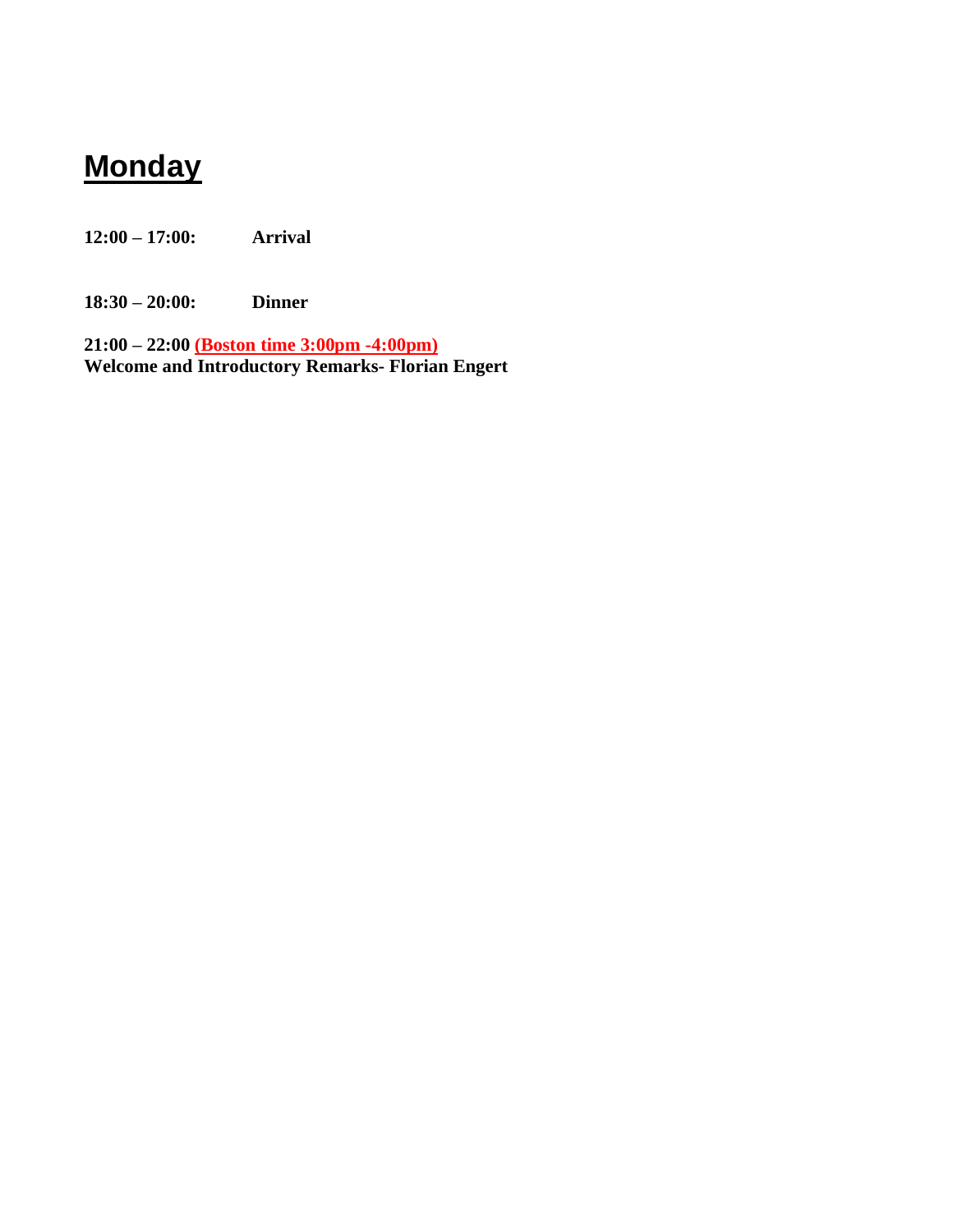# **Tuesday**

**10:00 – 11:50 (Boston time 4:00am-5:50am) - Round table on ANS and heart**

10:00 – 11:50 **(Boston time 4:00am-5:50am)**: Discussants :

Mark Fishman, Virginia Rutten, Florian Engert, Misha Ahrens

 **------------------------------ Lunch ----------------------------------**

**15:00 – 16:00 (Boston time 9:00am-10:00am) (Chair: Florian Engert) –Anatomy and Function**

15:00 – 15:20 **(Boston time 9:00am-9:20am)** Joseph Donovan

15:20 – 15:40 **(Boston time 9:20am-9:40am)** Vohra Sumit

15:40 – 16:00 **(Boston time 9:40am-10:00am)** Kat Boit

 **------------------------------** Break **----------------------------------**

16:30 – 16:50 **(Boston time 10:30am -10:50am)** Gregor Schuhknecht

16:50 – 17:10: Buffer

17:10 – 17:30: Buffer

 **------------------------------ Dinner ----------------------------------**

**21:00 – 22:00 (Boston time 3:00pm -4:00pm) Sean Escola – Learning in corticothalamic circuits**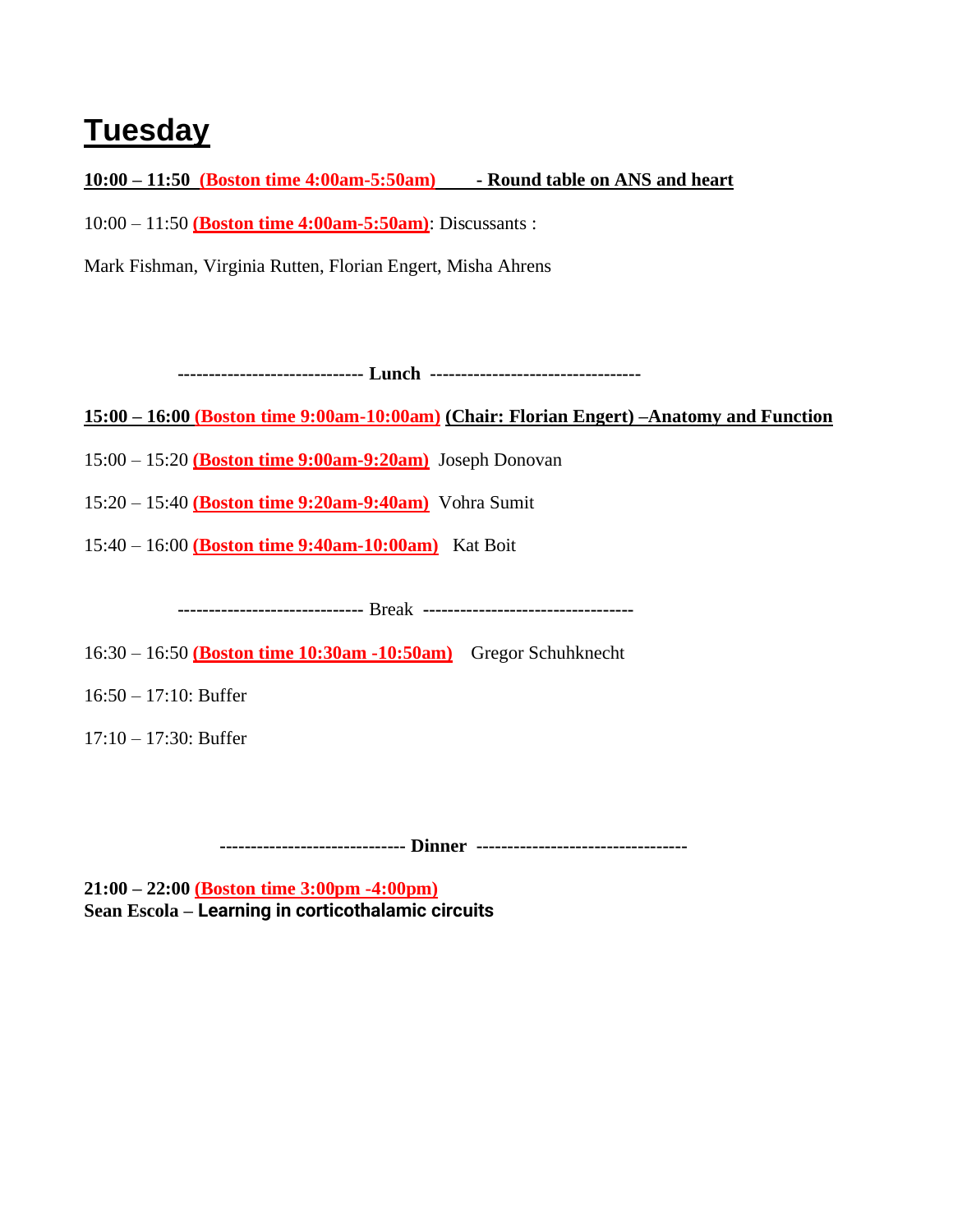## **Wednesday**

**10:30 – 11:50 (Boston time 4:30am-5:50am) (Chair: Katrin Vogt) – Zebrafish in Konstanz**

10:30 – 10:50 **(Boston time 4:30am-4:50am)** Armin Bahl

10:50 – 11:10 **(Boston time 4:50am-5:10am)** Maite Börsig

11:10 – 11:30 **(Boston time 5:10am-5:30am)** Katja Slangwal

11:30 – 11:50 **(Boston time 5:30am-5:50am)** Max Capelle

 **------------------------------ Lunch ----------------------------------**

**Breakout Sessions – free time**

 **------------------------------ Dinner ----------------------------------**

**21:00 – 22:00 (Boston time 3:00pm -4:00pm) Marie-Abele Bind – All the things biologists get wrong in statistics**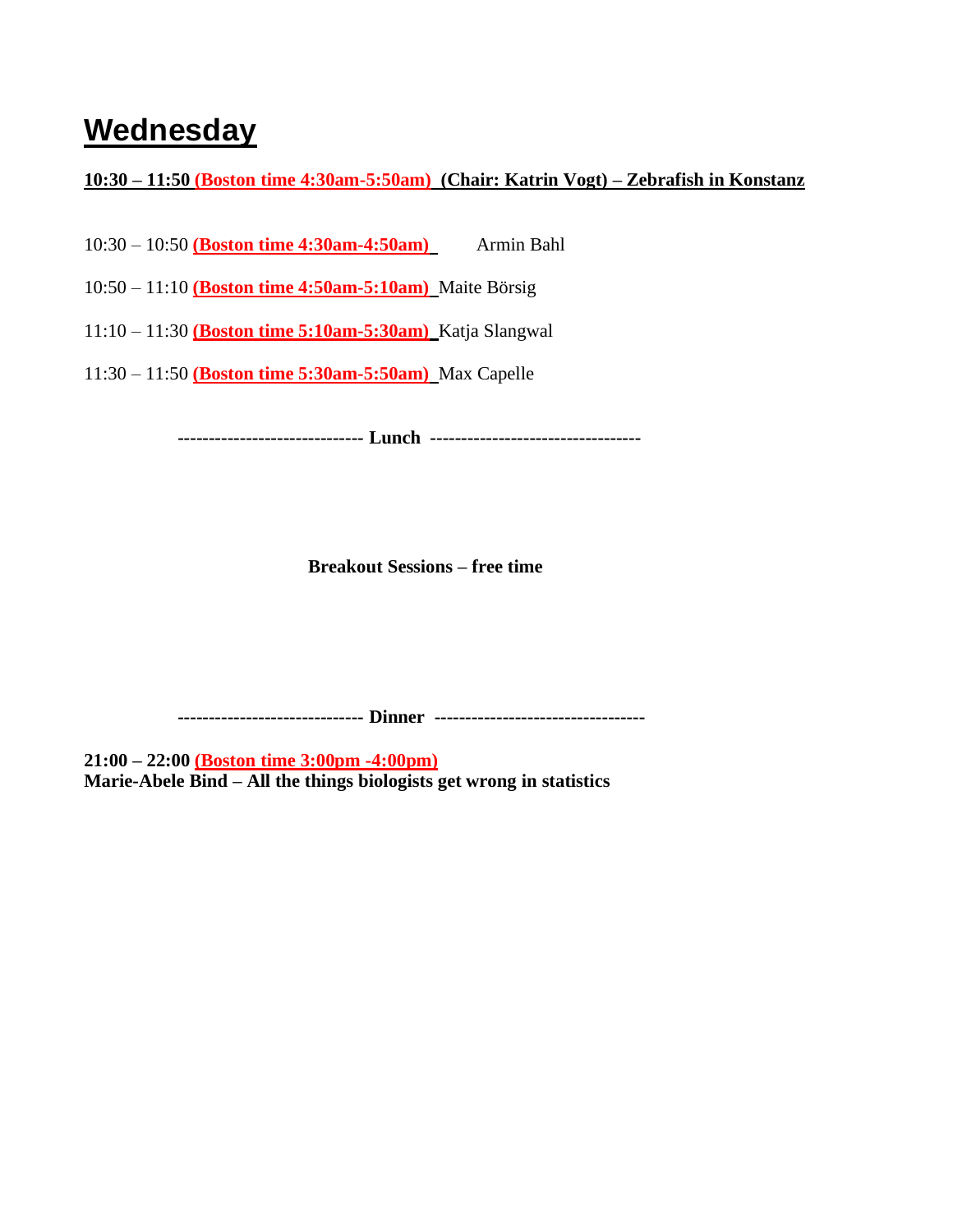#### **Thursday**

**10:00 – 11:50 (Boston time 4:00am-5:50am) (Chair: Katja Slangwal) – Circuits in other animals** 

- 10:00 10:20: **(Boston time 4:00am-4:20am)**Jonatan Malis
- 10:20 10:40 **(Boston time 4:20am-4:40am)**Yannick Günzel
- 10:40 11:00 **(Boston time 4:40am-5:00am)**Alina Hebling

**--Break--**

- 11:10 11:30 **(Boston time 5:10am-5:30am)**Katrin Vogt
- 11:30 11:50 **(Boston time 5:30am-5:50am)**Nikolai Hörmann

**------------------------------ Lunch ----------------------------------**

**Locate to Romitorio**

 **Pizza Party**

 **----------------------------------------------------------------**

**21:00 – 22:00 (Boston time 3:00pm -4:00pm) Saul Kato – Lessons from the Worm**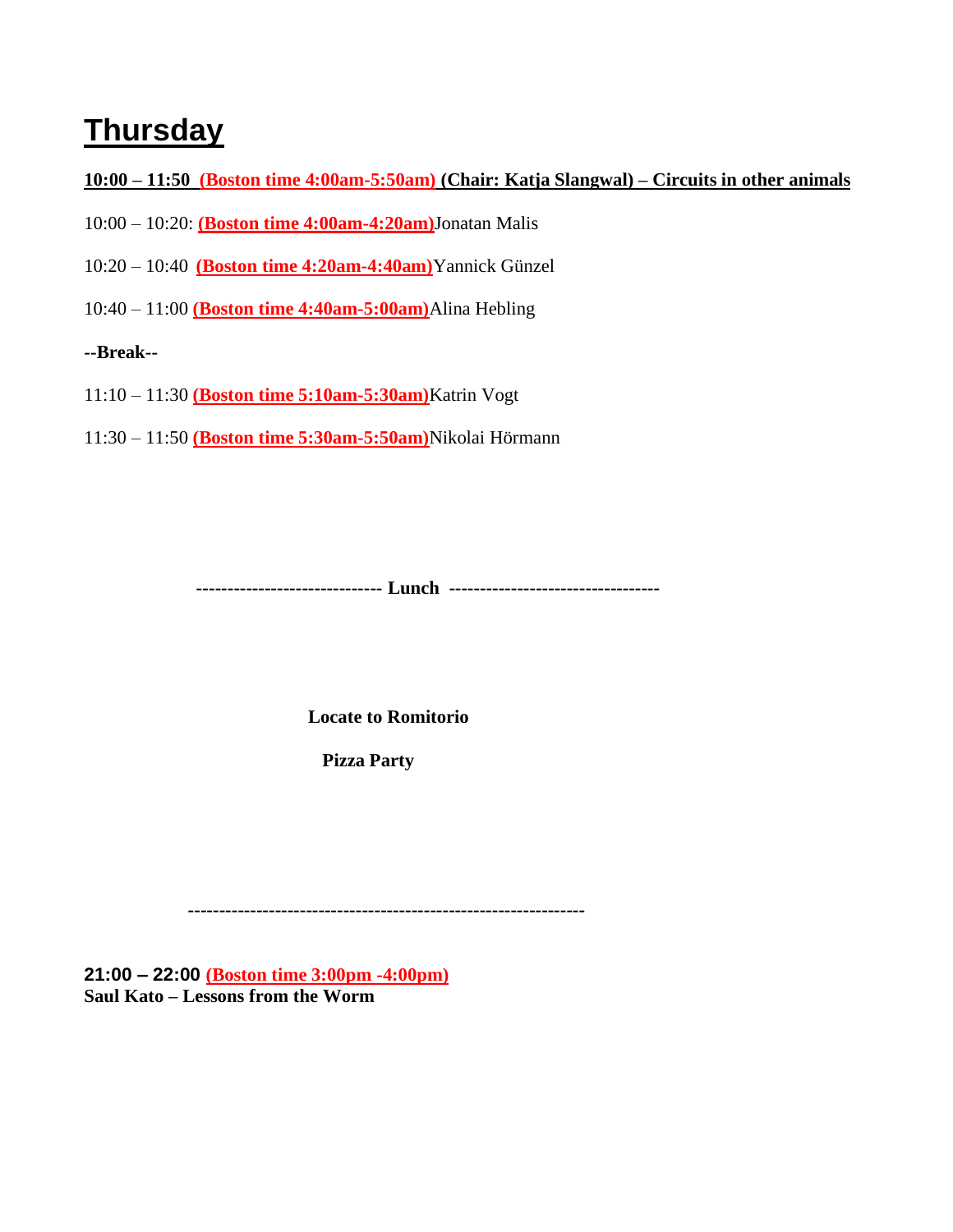# **Friday**

**10:30 – 11:50 (Boston time 4:30am-5:50am) (Chair: Virginia Rutten) – zebrafish beyond the neurons**

- 10:30 10:50 **(Boston time 4:30am-4:50am)** Alex Chen (Glia et al)
- 10:50 11:10 **(Boston time 4:50am-5:10am)** Farhana Akter (Gliablastoma)
- 11:10 11:30 **(Boston time 5:10am-5:30am)** Marc Duque Ramirez
- 11:30 11:50 **(Boston time 5:30am-5:50am)** Javier How

**12:00 – 12:45 (Boston time 6:00am-6:45am) Philipp Bonhoeffer – Building Violins or The fragility of innovation or ??**

**------------------------------ Lunch ----------------------------------**

**Free Time**

 **------------------------------ Dinner ----------------------------------**

**21:00 – 22:00: Concert**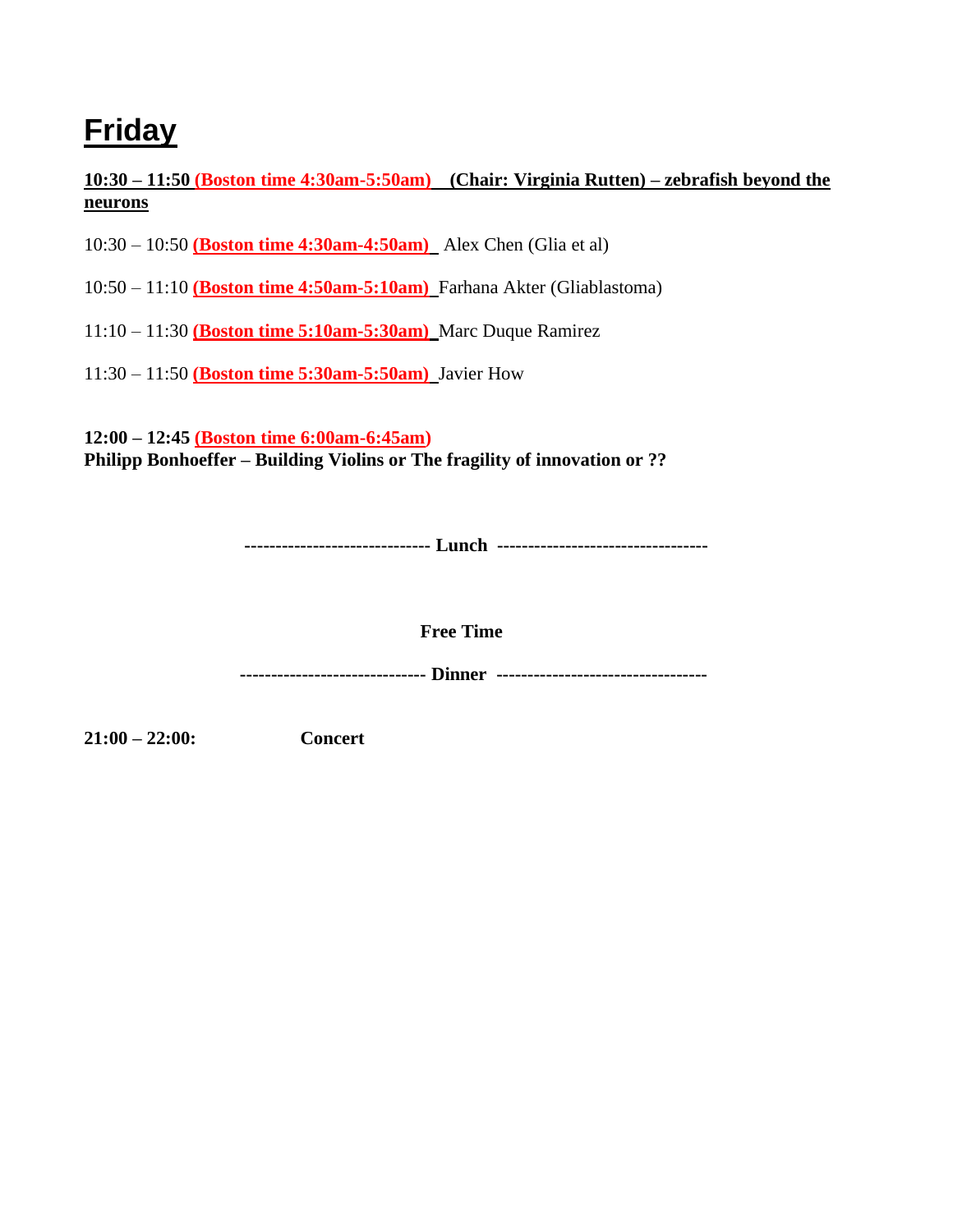**Saturday**

**Departure**